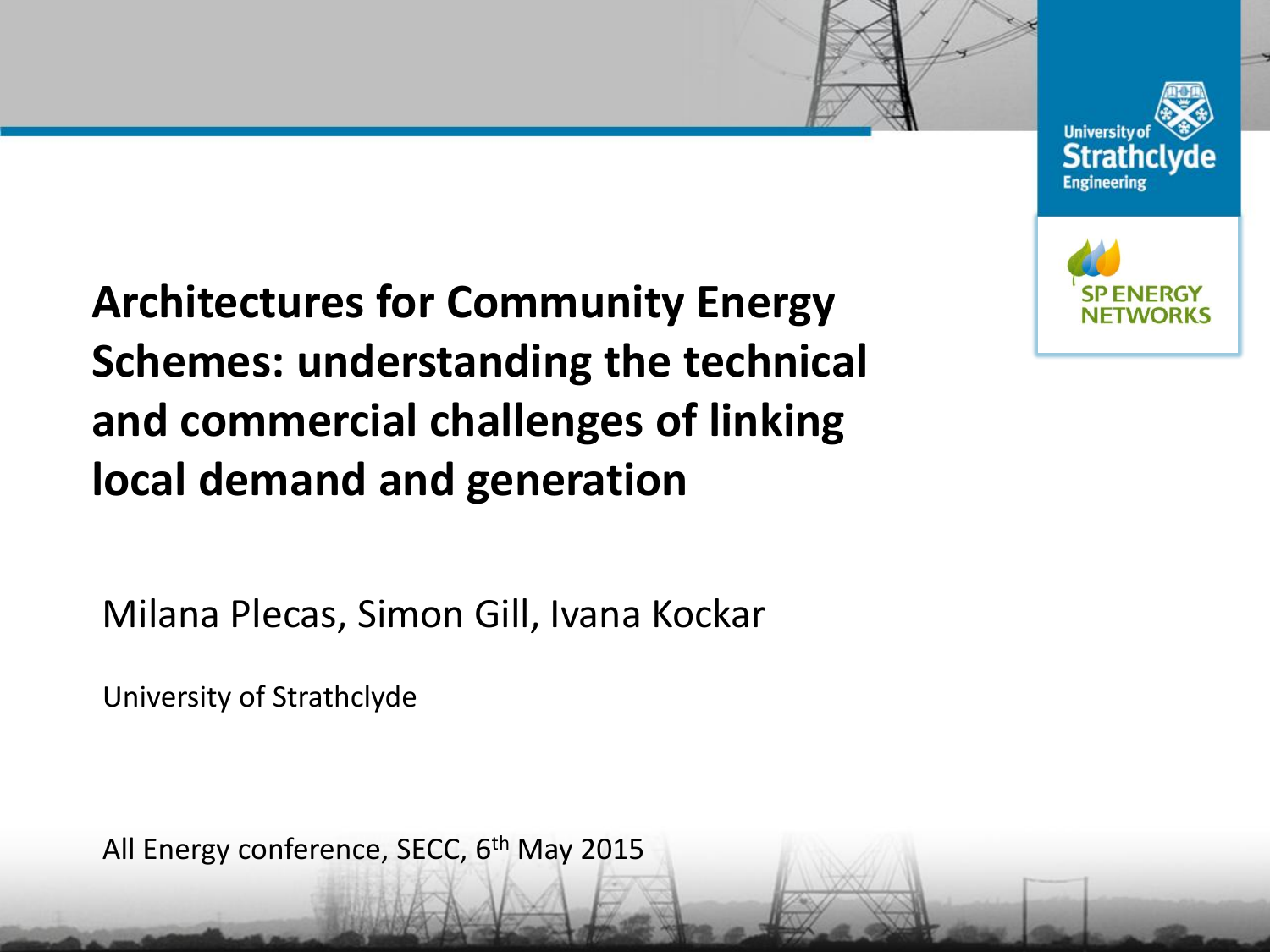

- Distributed Energy Scheme (DES) technical and regulatory/commercial challenges
- DES architectures:
	- $\triangleright$  Physical Private Wire
	- Virtual Private Wire
	- $\triangleright$  Demand Aggregator
	- Local Energy Market
- **Conclusions**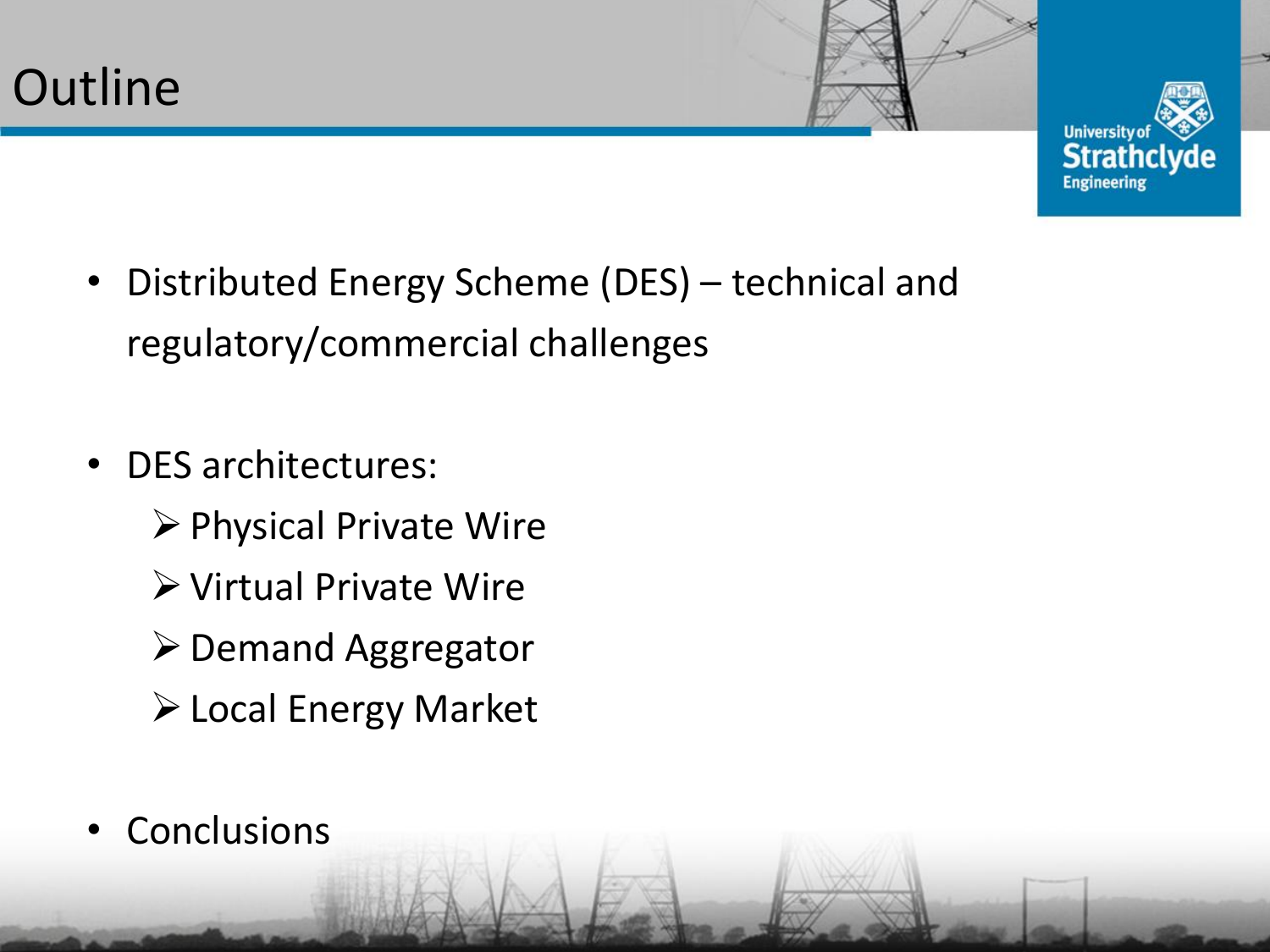## Accelerating Renewable Connections (ARC)



- Objective
	- $\triangleright$  Accelerate connections of renewable generation to

the distribution network

• Funding Mechanism

> LCNI Tier 2 **Development PLCN** Fund



• Value

 $\geq$  £8.4 million over 4 years (2013 – 2016)

- Trial Area
	- East Lothian and Scottish Borders
- Project Partners [www.arc-project.com](http://www.arc-project.com/)

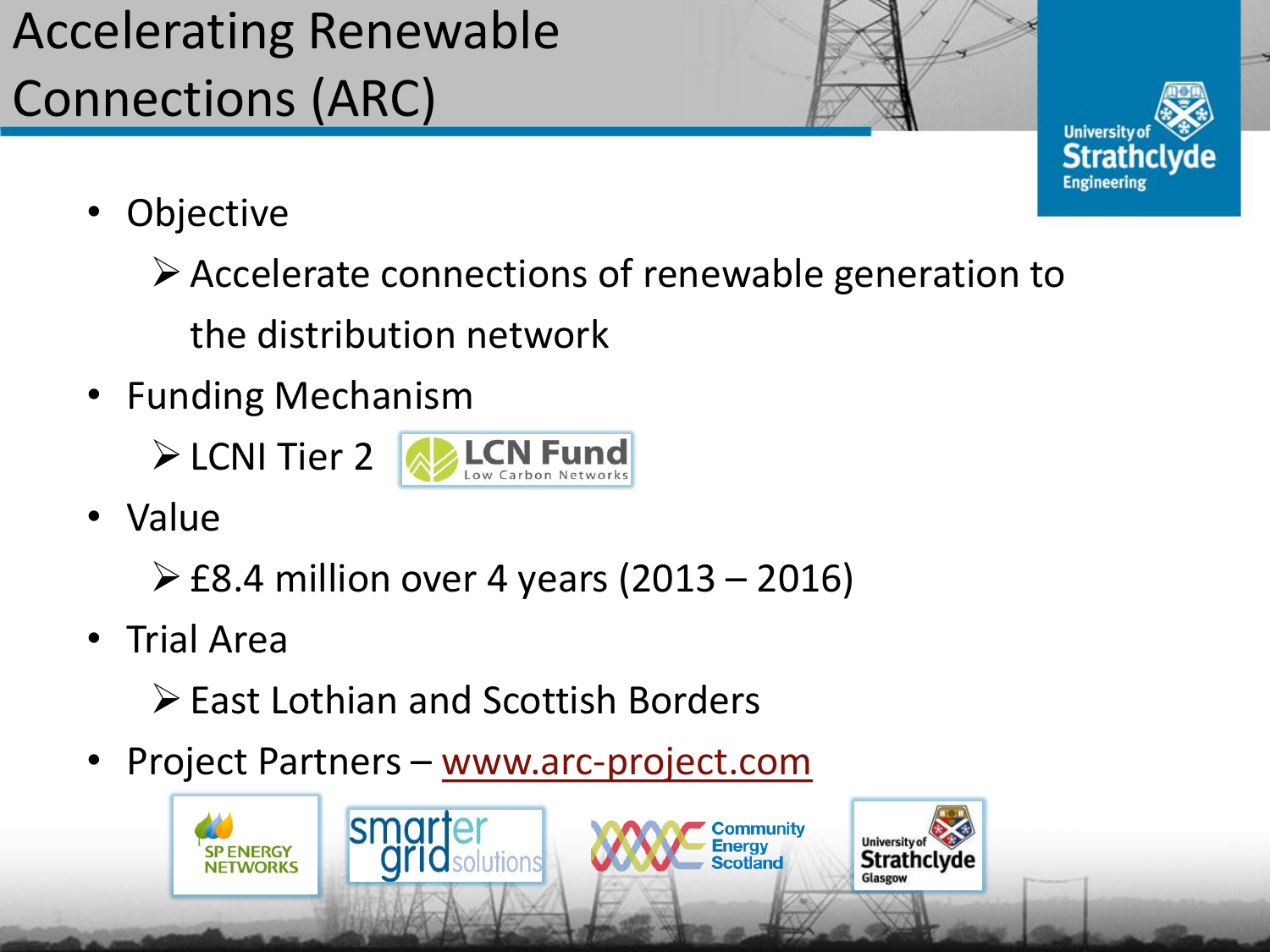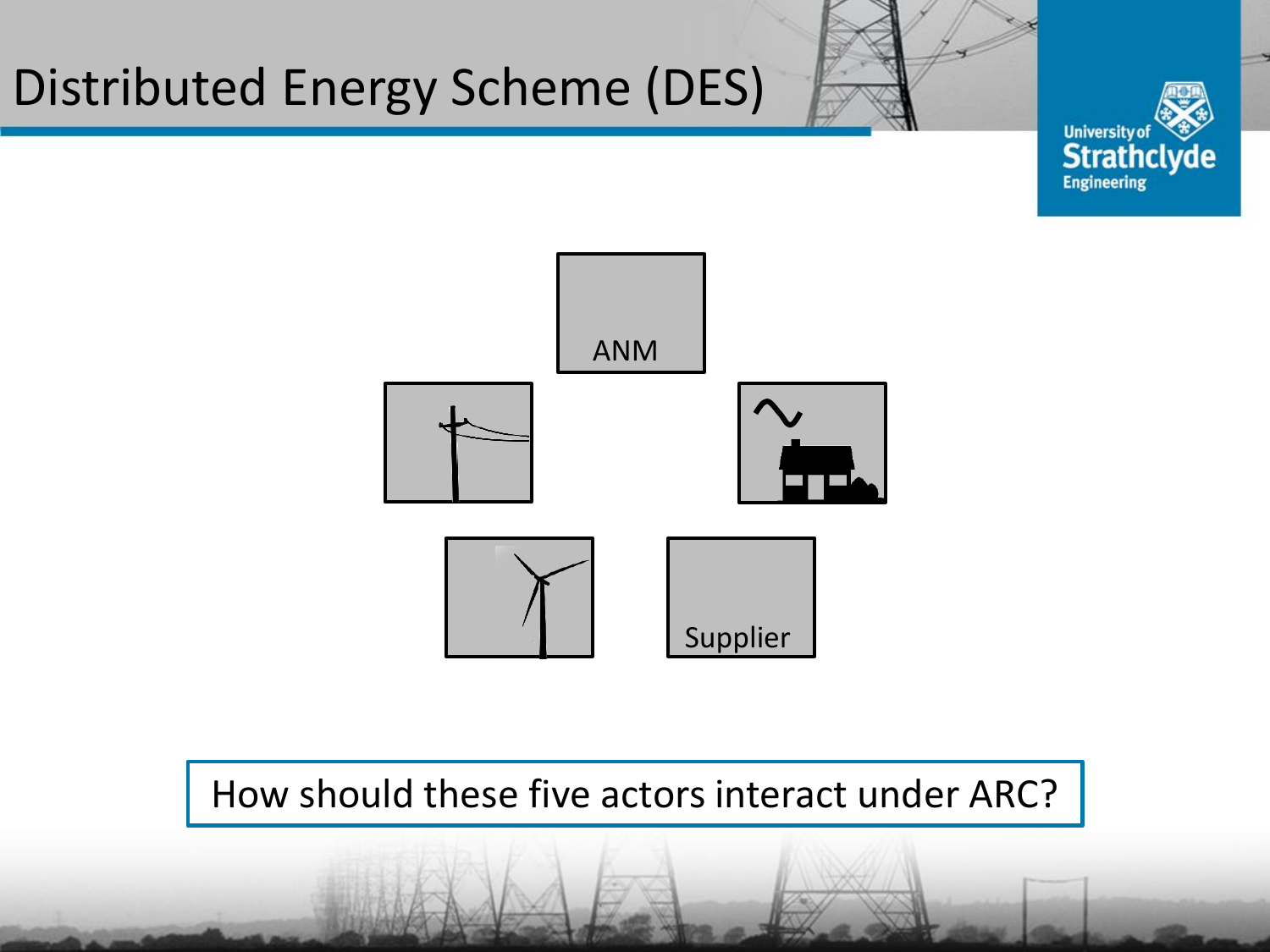## Technical challenges





How should these five actors interact under ARC?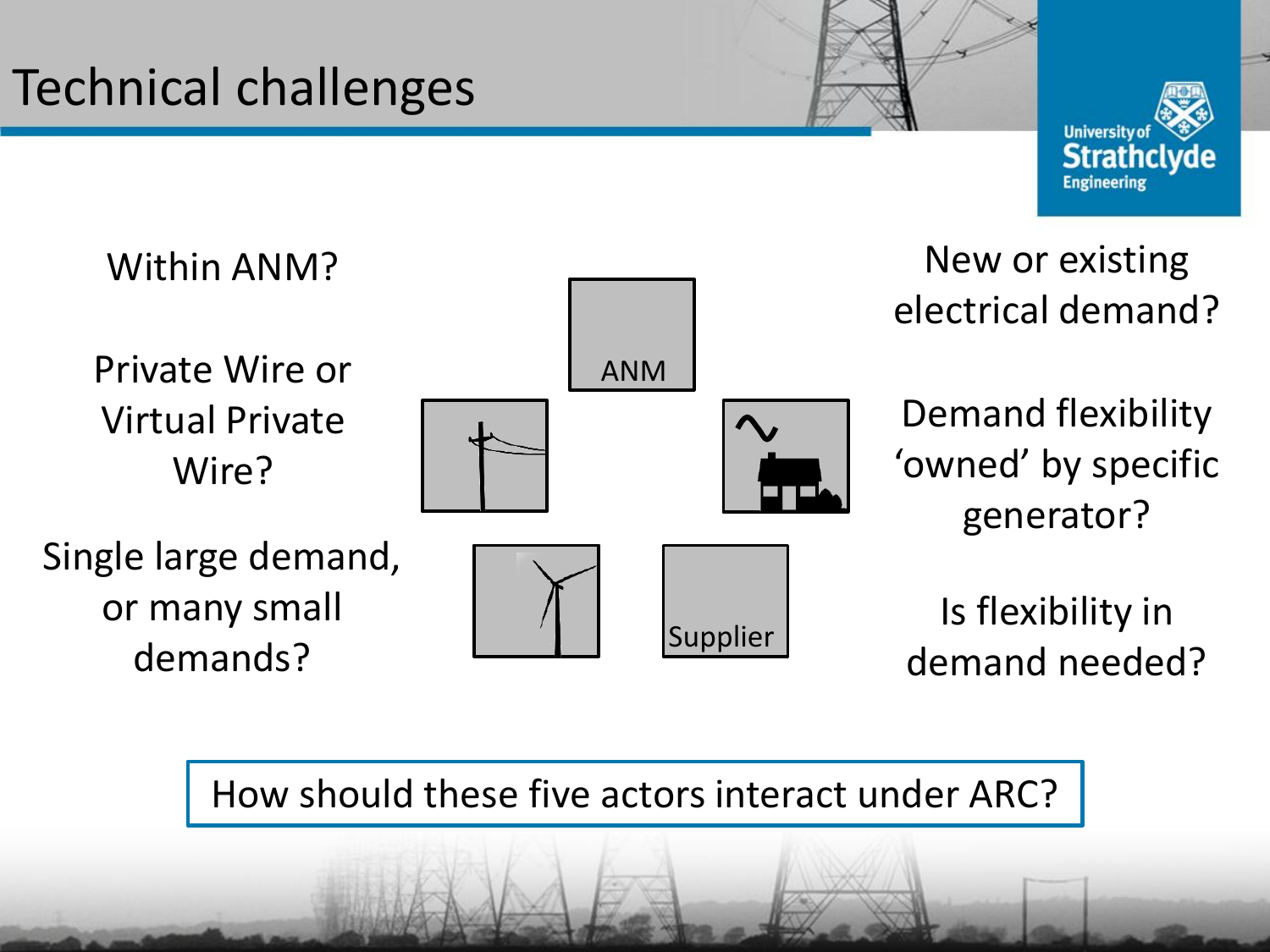## Regulatory/commercial challenges





Sleeving agreements?

Relative quantity and time-structure of curtailment?

Benchmarking?

How should these five actors interact under ARC?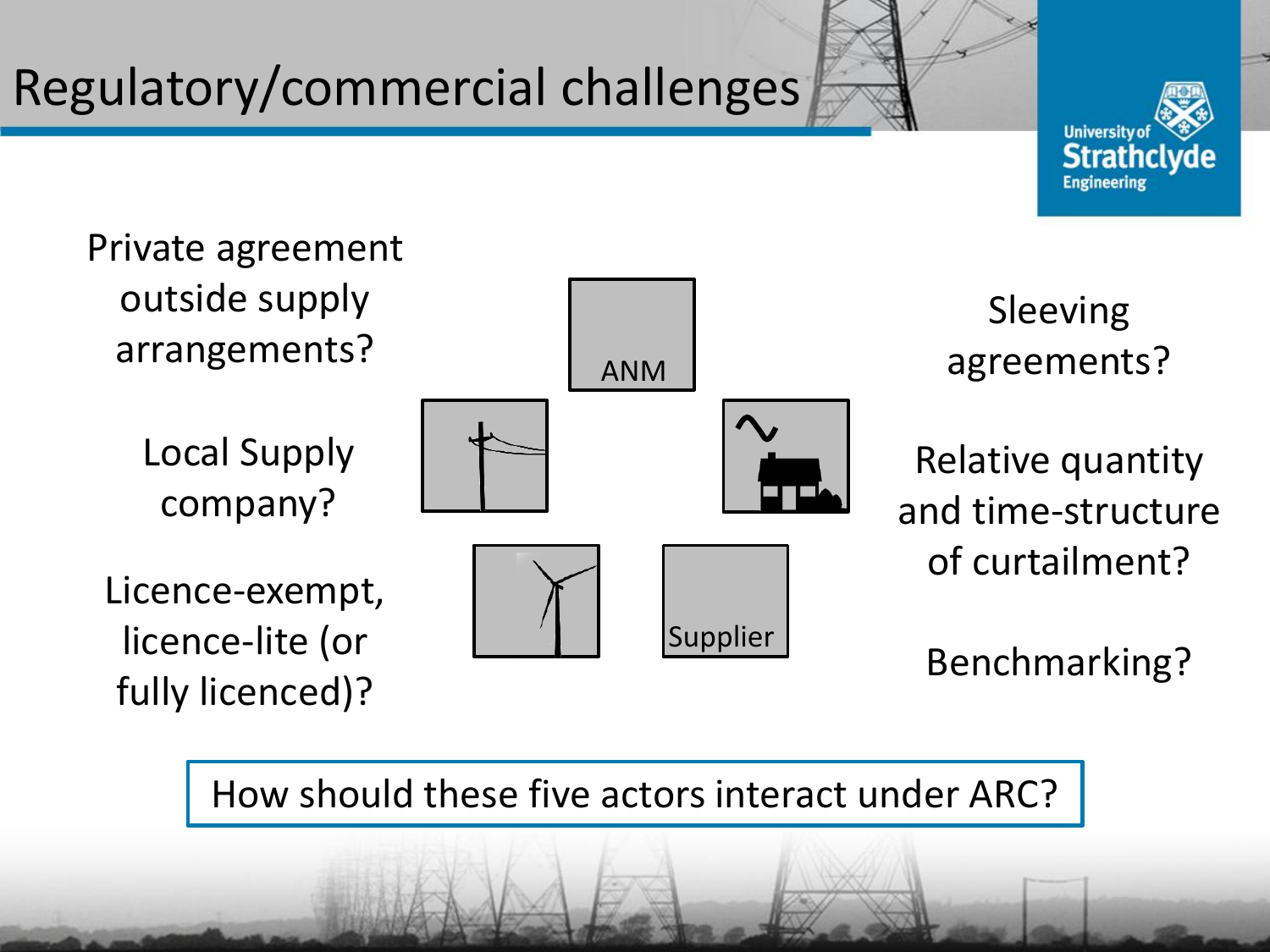Physical

Private

Wire



Suitable for private network systems.

A single network connection for combined NFG and flexible demand system.



- ANM monitors single connection point.
- Private network responsibility of private owners.
- Local controller implements ANM set point through demand flexibility or generation curtailment.
- Private commercial arrangements between NFG and flexible demand.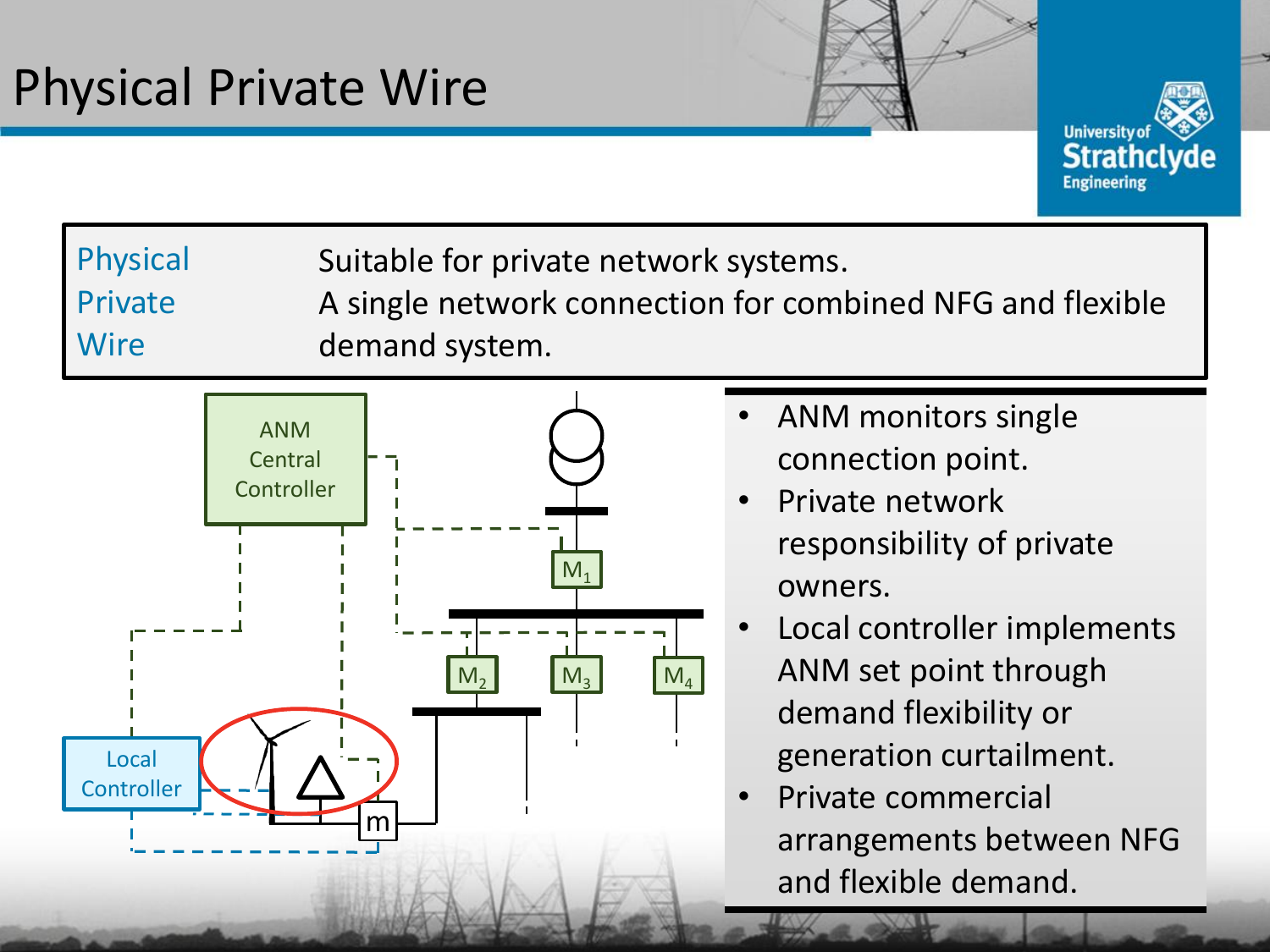

Virtual Private Wire Flexible Demand and NFG have separate connections and power flows between them across the distribution network. Flexible demand and NFG contribute to the same constraint.



- ANM sends single control signal to local controller for VPW network.
- Control achieved as in behind-the-meter system.
- ANM monitors flexible demand connection and calculates combined contribution to constraint.
- Rebate payments or a community supply company.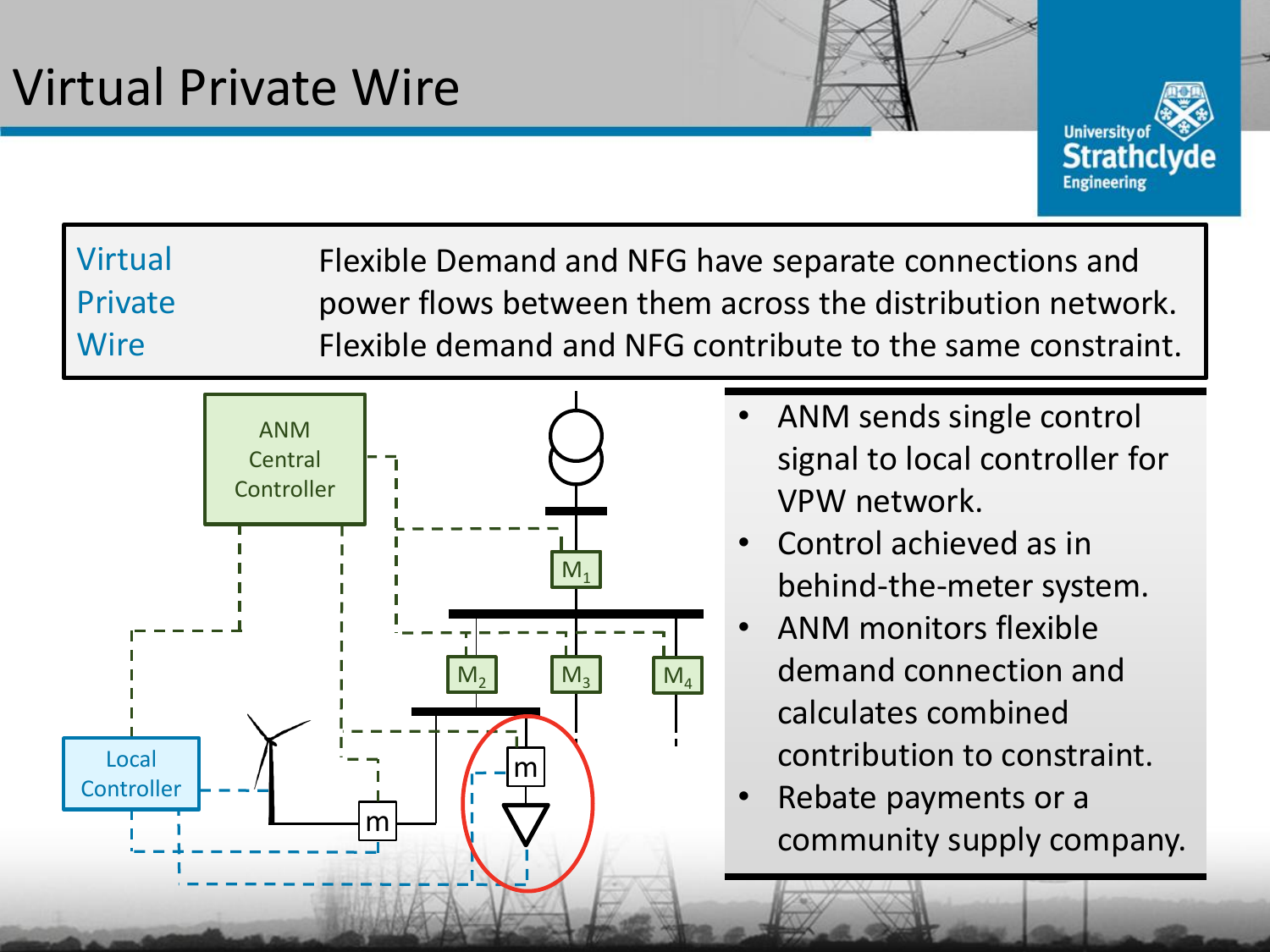

Demand Aggregator

Flexible demand spread across the distribution network. Demand not associated with a particular NFG. An 'aggregator' controls multiple demand units in groups.



- ANM monitors aggregated demand via aggregator.
- ANM defines set-points for demand groups and communicates to aggregator.
- ANM instructs demand ahead of real time (dependent on demand response time).
- ANM continues to curtail NFG.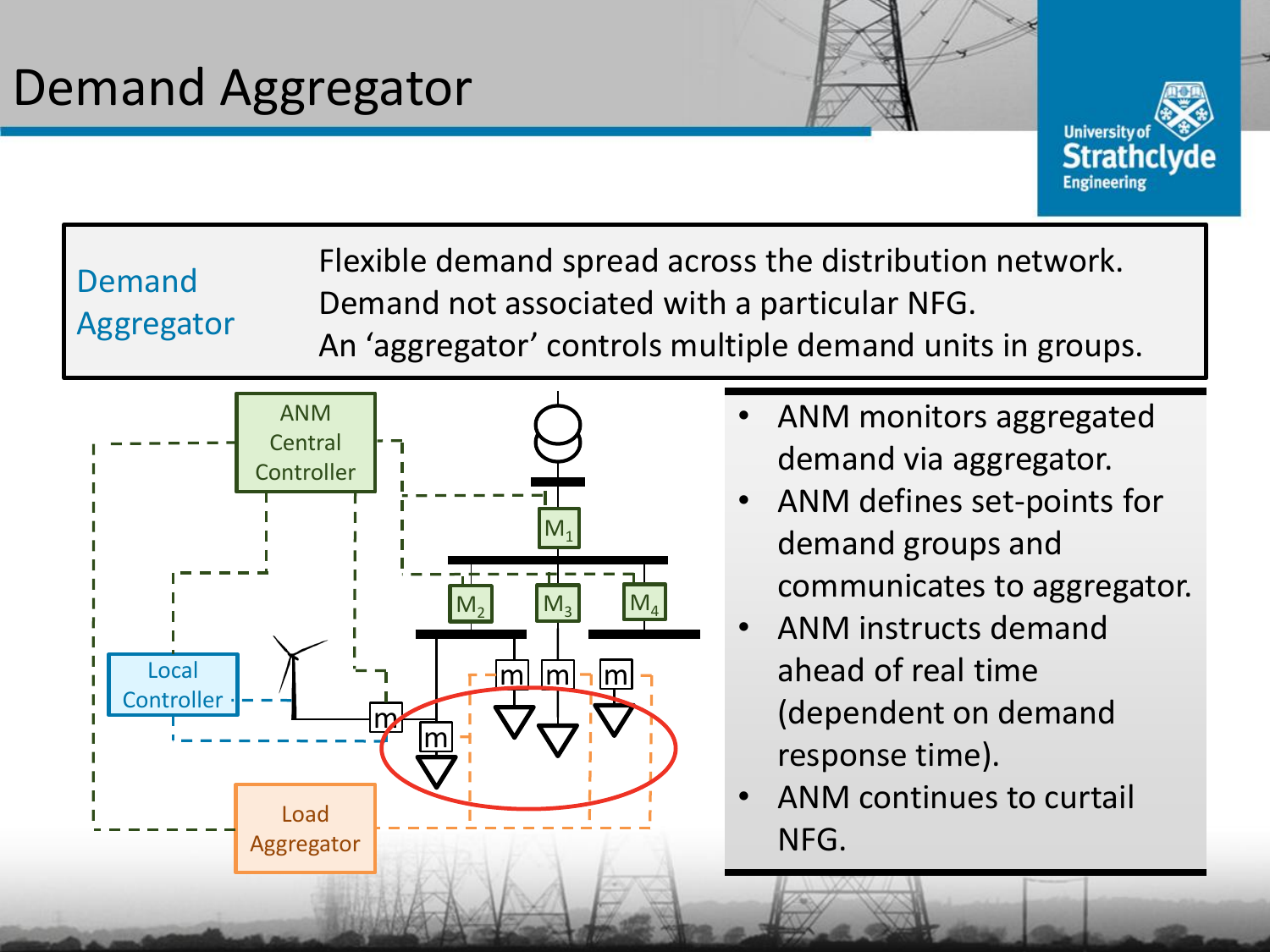

Local Energy Market All NFG and flexible demand units take part via bids and offers. Market cleared for each period, results passed to ANM scheme for implementation.



One potential market:

- Initial dispatch of NFG via LIFO and notification of expected curtailment.
- Curtailed NFGs offer, and flexible demand (via aggregators) bid.
- Market cleared for additional generation.
- Market operator informs ANM schemes of additional generation and demand.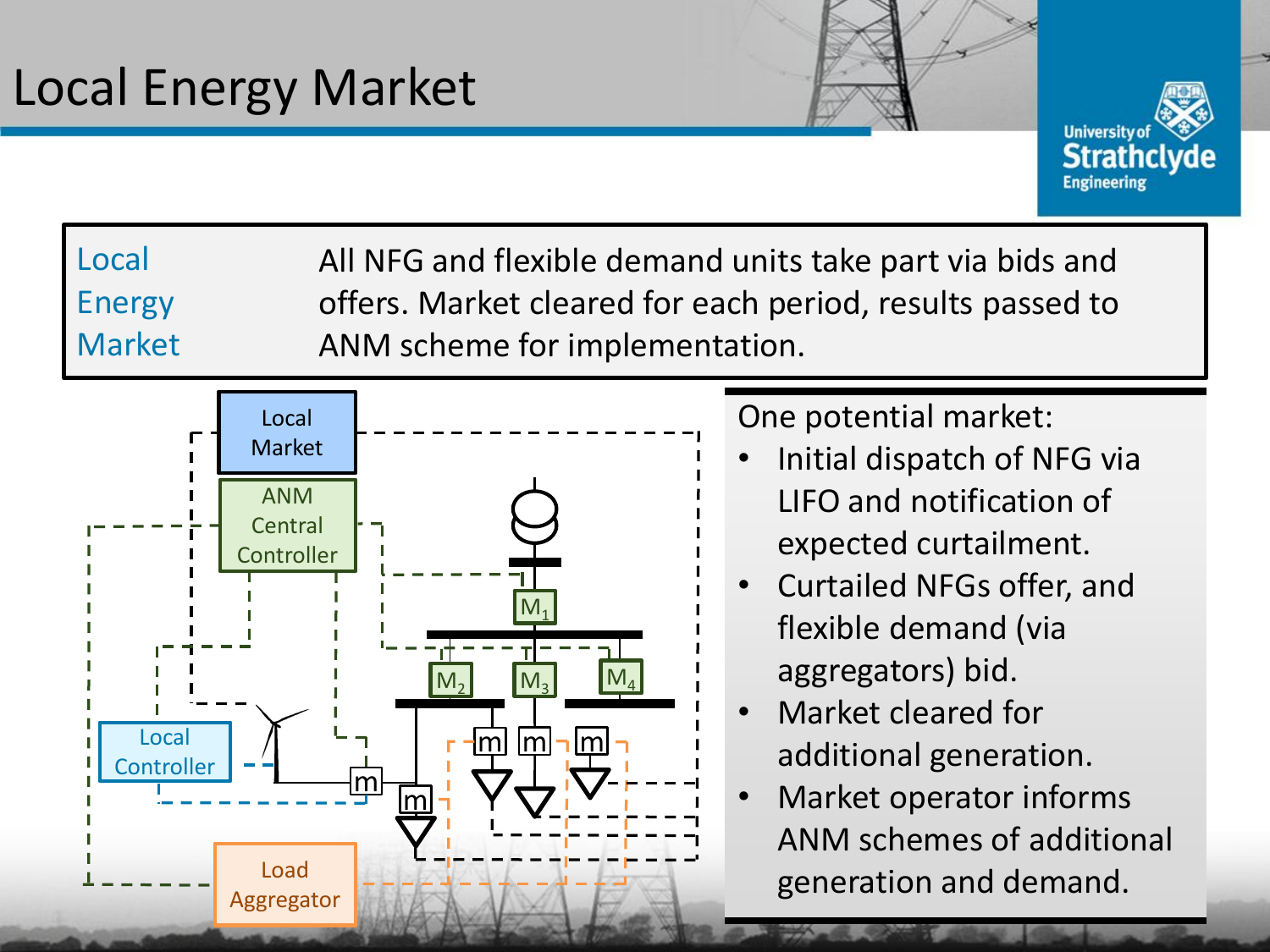

- Regulation of the distribution and supply of electricity are a significant barrier to the development of small schemes.
- The type of demand coupled to DG significantly affects the design of any scheme.